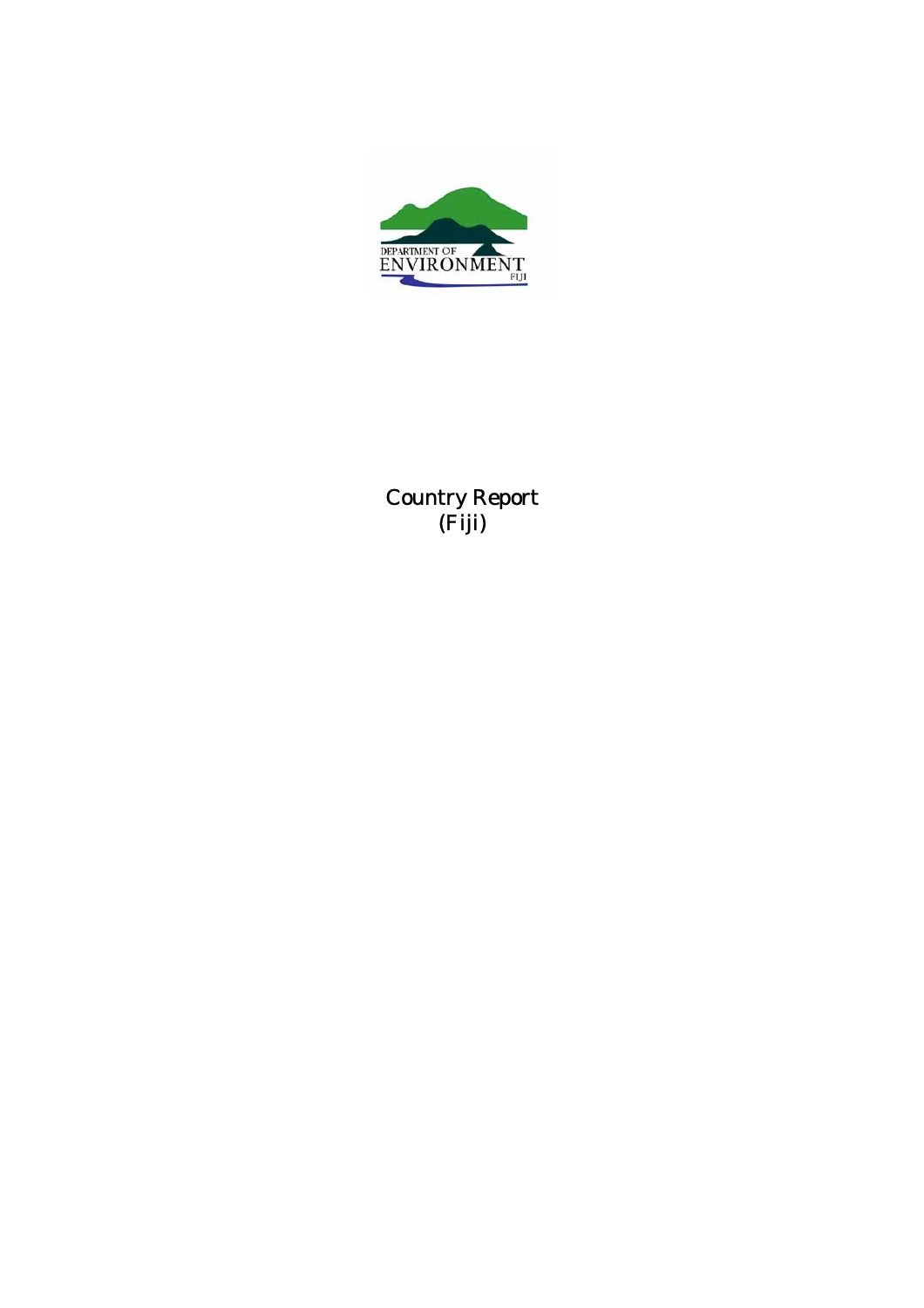### 1.0 Introduction

The ever increasing and improper disposal of wastes is fast becoming global issue which Small Island Developing States (SIDS) of the Pacific increasingly find problematic due the environmental concerns associated. Waste management was identified as a strategic issue for the sustainable development of Small Island Developing States including Pacific island countries, at the UN General Assembly Special Session on the Sustainable Development of SIDS held in September 1999 in New York. 3 Workshops on Municipal Solid Waste Management for PIF Countries, Apia, Samoa, Feb-Mar 2007.

Waste management has also been identified as a priority issue within the region. This is recognized in the Action Plan for Managing the Pacific Environment, which was produced by the Secretariat of the Pacific Regional Environment Programme (SPREP, 2001) after extensive consultations with SPREP Member countries. The recently agreed to draft Action Plan for SPREP (2005-2009) also highlighted Waste Management as an issue that needed attention at the regional level.

### 2.0 Fiji

Fiji has an approximate land area of 18,270 km 2 and comprises 332 islands of which approximately 110 are inhabited. The coastline is approximately 1,129km and the terrain is mostly mountains of volcanic origin. The climate tropical marine, and there is only slight seasonal temperature variation. The capital is Suva (on the island of Viti Levu). It is located at: 18° 08´ South, 178° 25´ East (geographic coordinates) and UTC+12 (the Date Line passing through the country).

The total population is estimated at 918,675 (2007).

Fiji like all other Small Island Developing States in the Pacific region recognizes that waste management is the single most pressing issue that needs immediate action. It is recognized as a major concern with the potential to cause negative impacts on our national development activities including public health, the environment, food security, tourism and trade.

 Solid Waste at the moment is either being thrown in the open dumpsites, illegally disposed of in the sea or on unused land, in the streets or being burnt in piles in the backyard. Burning of municipal waste is also quite common despite and towns and cities have been continuously exposed to destructive effects such as carcinogenic toxins from burning and impacts of poor waste management.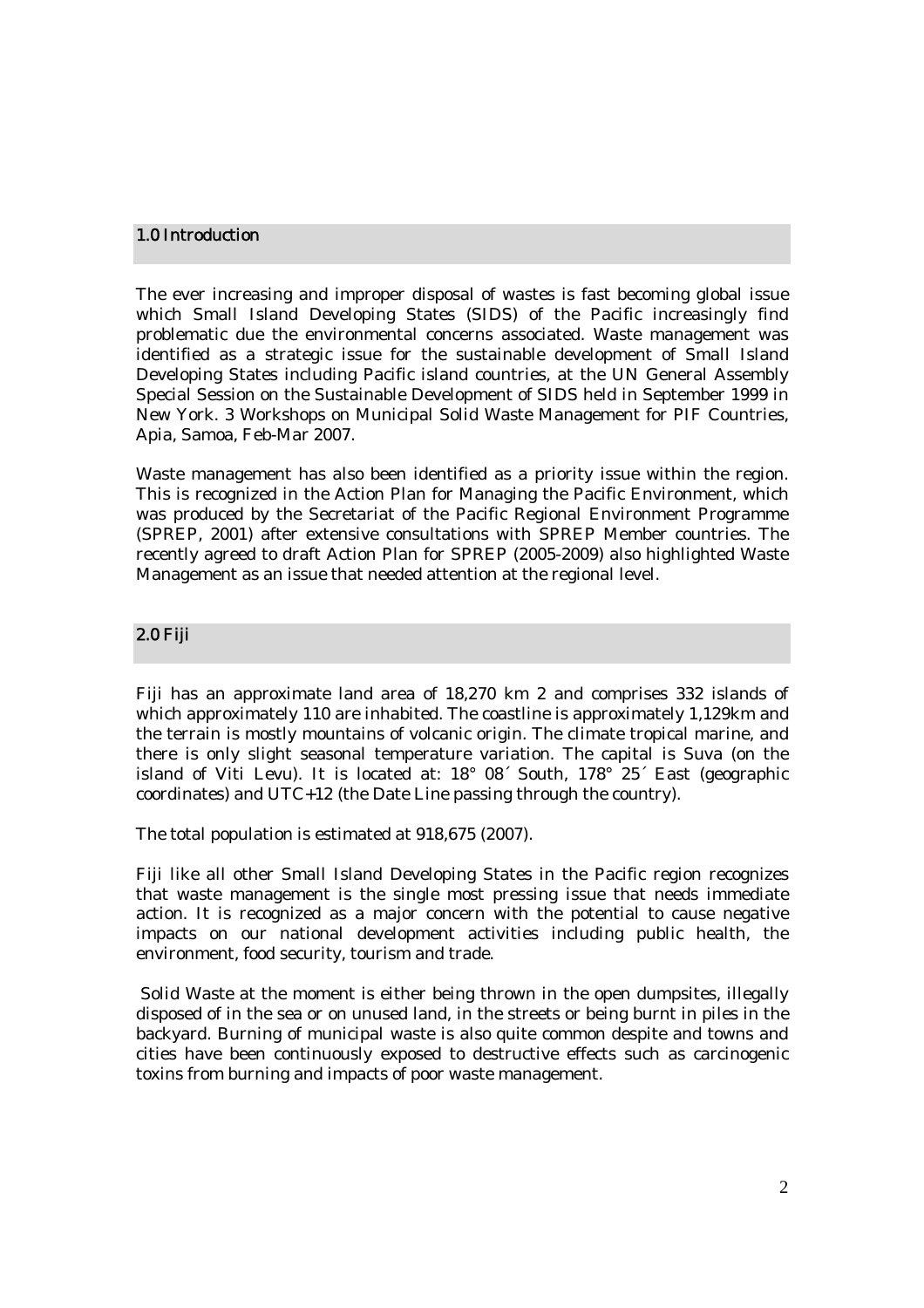Poorly managed wastes can have negative effects on tourism, by detracting from the "Pacific Paradise" image that Fiji promotes, and by association with health warnings about infectious and vector-borne diseases.

There is the potential for contamination of food supplies, which can have impacts on local markets or revenue from export crops. And there are numerous health concerns associated with poor waste management.

In light of this, the Fiji Government, together with relevant stakeholders formulated a National Solid Waste Management Strategy AND Action Plan (NSWMS) which was endorsed by Cabinet in 2006, and launched in June 2008. The NSWMS sets out a medium to long-term program addressing waste management issues in Fiji, so as to avoid or minimize the adverse effects of improper waste disposal. The strategy details the current waste management practices and outlines the inadequacies that exist in the system at the moment. The proposed action plans details programs that are to be implemented at national, local and community levels. It is intended that the Strategy should provide a platform from which future waste management activities can be developed and the mechanism for coordinating them.

 As much as possible, the Government of Fiji will look at resourcing the proposed activities and actions but in some cases, external resources will be required and our development partners will be invited to participate on these aspects of the strategy. The generation and disposal of wastes has direct and indirect linkages to economic development. Waste materials represent wasted money, in terms of the original cost of the materials, the costs disposal, and also the potential value of the material as a recyclable reusable resource.

#### 3.0 Themes of the Fiji NSWMS

The strategy is based around the following seven major themes, which were also the basis for the working groups:

- Legislation, Regulation and Institution Information,
- Education, Awareness and Community Programmes
- Research and Development
- Waste Minimization and Recycling
- Improving Final Disposal, Monitoring and Litter Control
- Efficient pricing and Economic Instruments
- Infrastructure, Services and Collection Systems

## 4.0 Key Objectives of the Fiji NSWMS

The key objectives of the national solid waste management strategy are to:

- reduce the amount of waste that each community generates
- make best use of the waste that is generated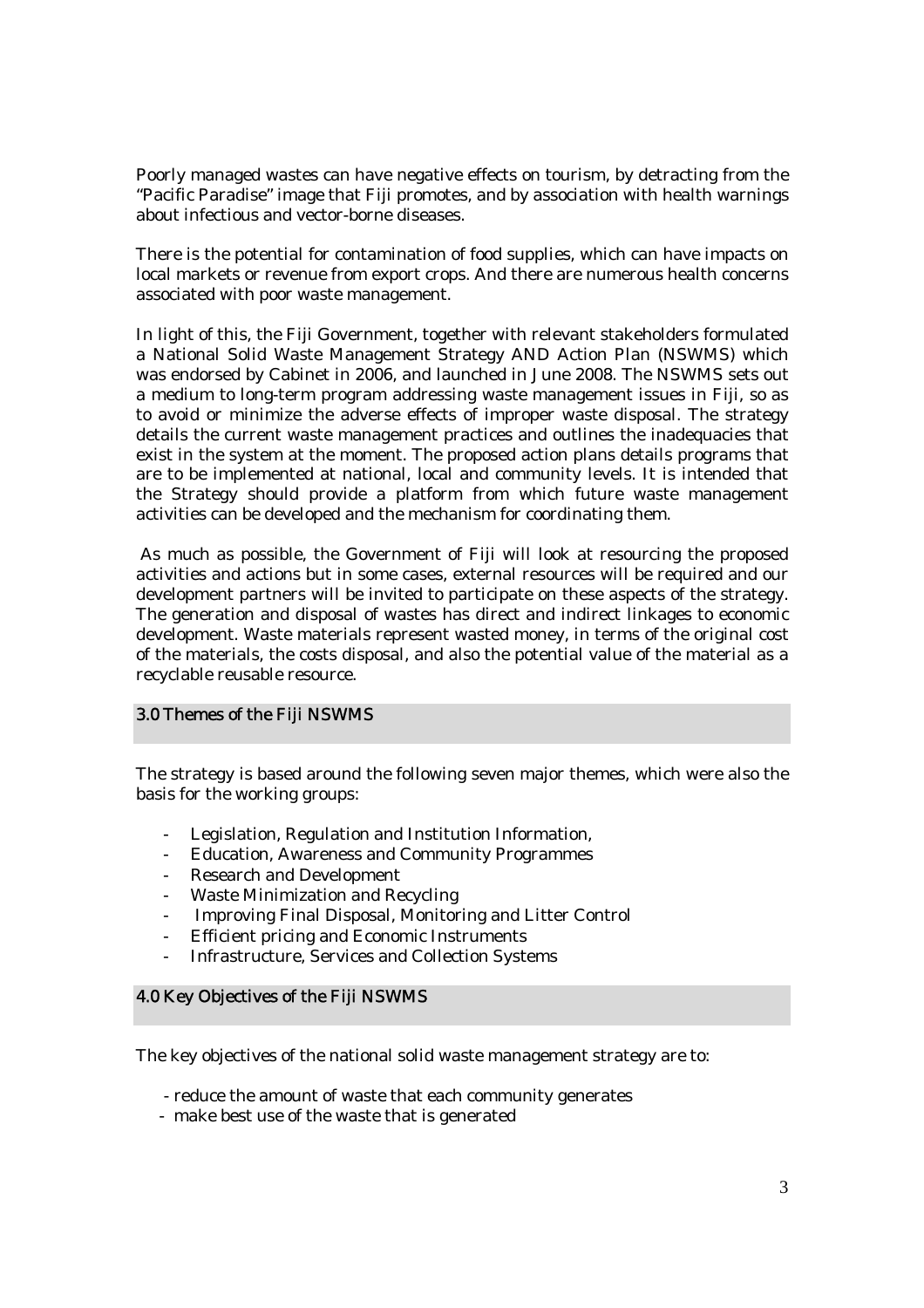- develop and implement economic and social incentive mechanisms to change wasteful behavior
- improve and upgrade existing waste management and disposal systems and
	- encourage/ provide waste management practices, which minimize the environmental risk and harm to human health
	- Provide a guideline template for rural or community level solid waste management practices work.

### 5.0 Existing Scenario on Solid Waste Management

### **Litter**

A litter survey was carried out along the Suva Edinburgh Drive for 1.8km and 1.5km along Suva Queen Elizabeth Drive. The predominant pollutants identified in both the Draft 12 surveys were snack packets followed by Polyethylene Terephthalate (PET) bottles and plastic bags.

In 2008, a Litter Promulgation Act was endorsed by Cabinet, where certain provisions are now being enforced mostly with the assistance of councils.

### Plastic Bags

 The growing number of plastic bags is one of the major environmental pollutants and of key concern in Fiji, as it takes longer time to degrade. Plastic pollution is quite common in public areas. In 1994 SPREP carried out a waste audit with 5 households in Suva for a week and found 7% of the waste was made up of plastics.

#### PET Bottles

In the year 2003 from January to December, the total influx of PET bottles in Fiji was recorded around 44 million which includes 1.7 million of imports and 42 million PET bottles being produced locally. (Note that the production 5 of PET bottles serves to mean the bottles that are blown up locally using imported pellets).

#### Industrial or Trade Wastes

Considerable amounts of solid wastes are produced by industries and disposed of at municipal dumps.

#### Sugar Mills

Huge amounts of bagasse, mill mud and ash is produced in one cane crushing season. Some bagasse is used as a source of fuel for the mill boilers, however stockpiles still develop Proper disposal of such wastes are still being explored.

#### Saw Mills

 There are 61 sawmills around the country, and with the permit system, these facilities would again need to provide waste management plans on how best they would dispose waste generated in an environmentally friendly manner.

## Gold Mine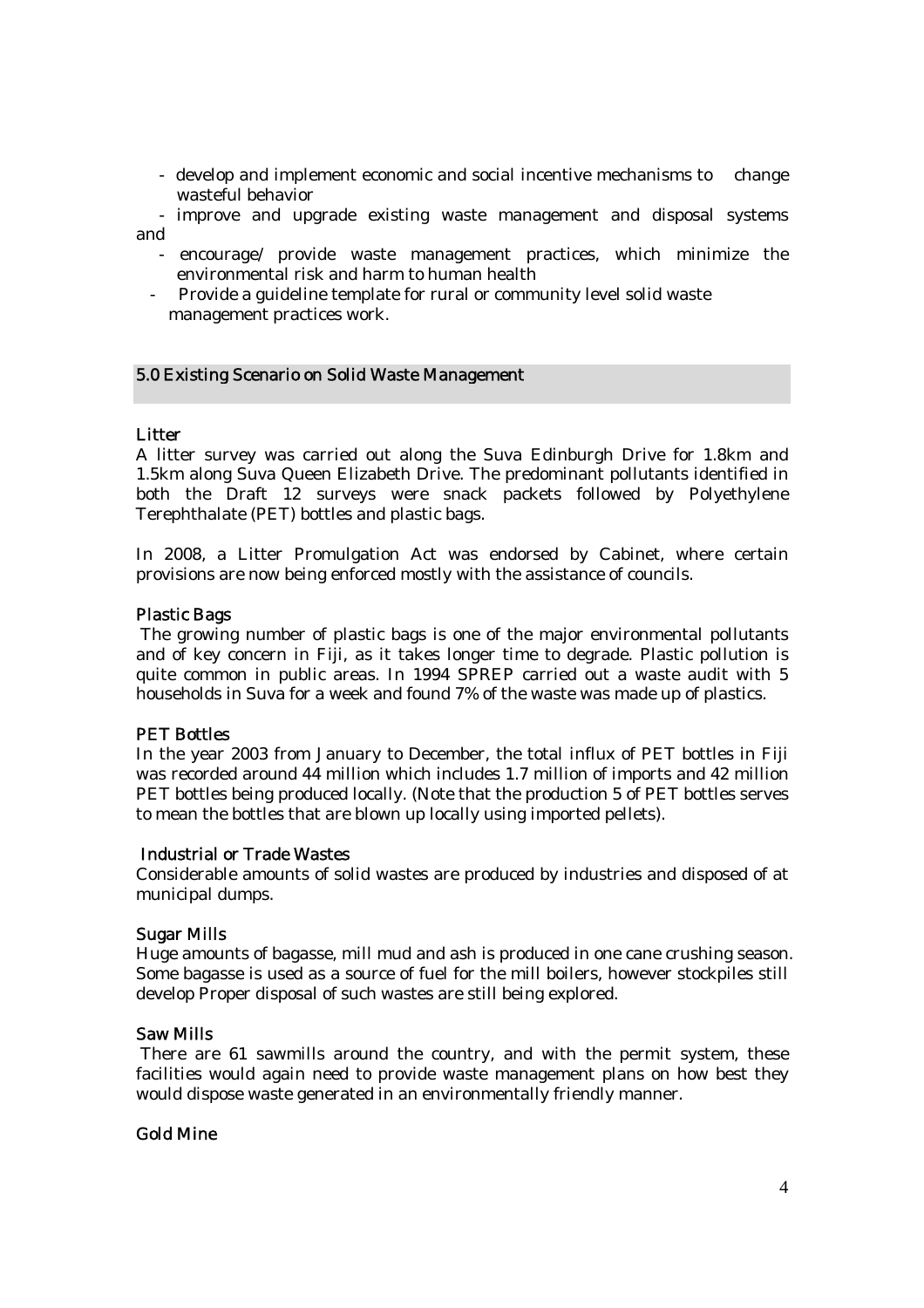A major source of solid waste from the mine is tailings, which are retained in tailings dams at the mine site. For all mines, facilities would need to apply for a waste disposal permit, and with this, an important criteria for obtaining a permit is submitting a waste management plan which should state how waste would be properly disposed, and pre-treatments that is required, and so forth.

### Tourism

 The tourism industry is a major generator of waste. The composition of tourism generated waste would be significantly different from other waste sources with a higher proportion of plastics, packaging and cans.

### Difficult Solid Waste

Other major contributors of solid waste include motor vehicles and parts (such as batteries, tyres, vehicle scraps and derelict vehicles), and white goods (The Department of Environment had a study done on Scrap Metals, Derelict Vehicles, Batteries and Tyres).

A permit system has been set-up to cater for battery, tyres and scrap metal recycling, which should greatly assist in this.

The Department is currently awaiting word on a research by Japan Automotive Recyclers Association on the recycling of car bodies (vehicle scraps/derelict vehicles), that would soon take place in collaboration with other pacific island countries.

### Hazardous Wastes

Increasing urbanization and importation of numerous consumer products ranging from cosmetics to laboratory chemicals used in the education sector and chemicals imported mainly under the agriculture, manufacturing and mining sectors contribute to accumulation of hazardous waste materials in Fiji.

The Agriculture sector for example has stockpiles of waste/obsolete agrochemicals. Given the absence of appropriate disposal facilities and management mechanism, a lot of these hazardous chemicals have found their way into our ecosystems via leachate from rubbish dumps like the Lami dump, or through intentional dumping by some people.

## 6.0 Existing Disposal and Collection Inefficiencies

#### Disposal Site

Solid waste disposal facilities are currently very poor in Fiji with about 7 out of the 11 sites being located in mangroves, which are polluting the water bodies. Not a single rubbish dump around the country is environmentally safe and socially acceptable. These dumps are managed poorly. Most of these open dumpsites are infested with flies, rodents, pests, and scavengers. Besides it emits a foul smell and there are no mechanisms in place to ensure that the leachates do not leak into adjacent land and waterways.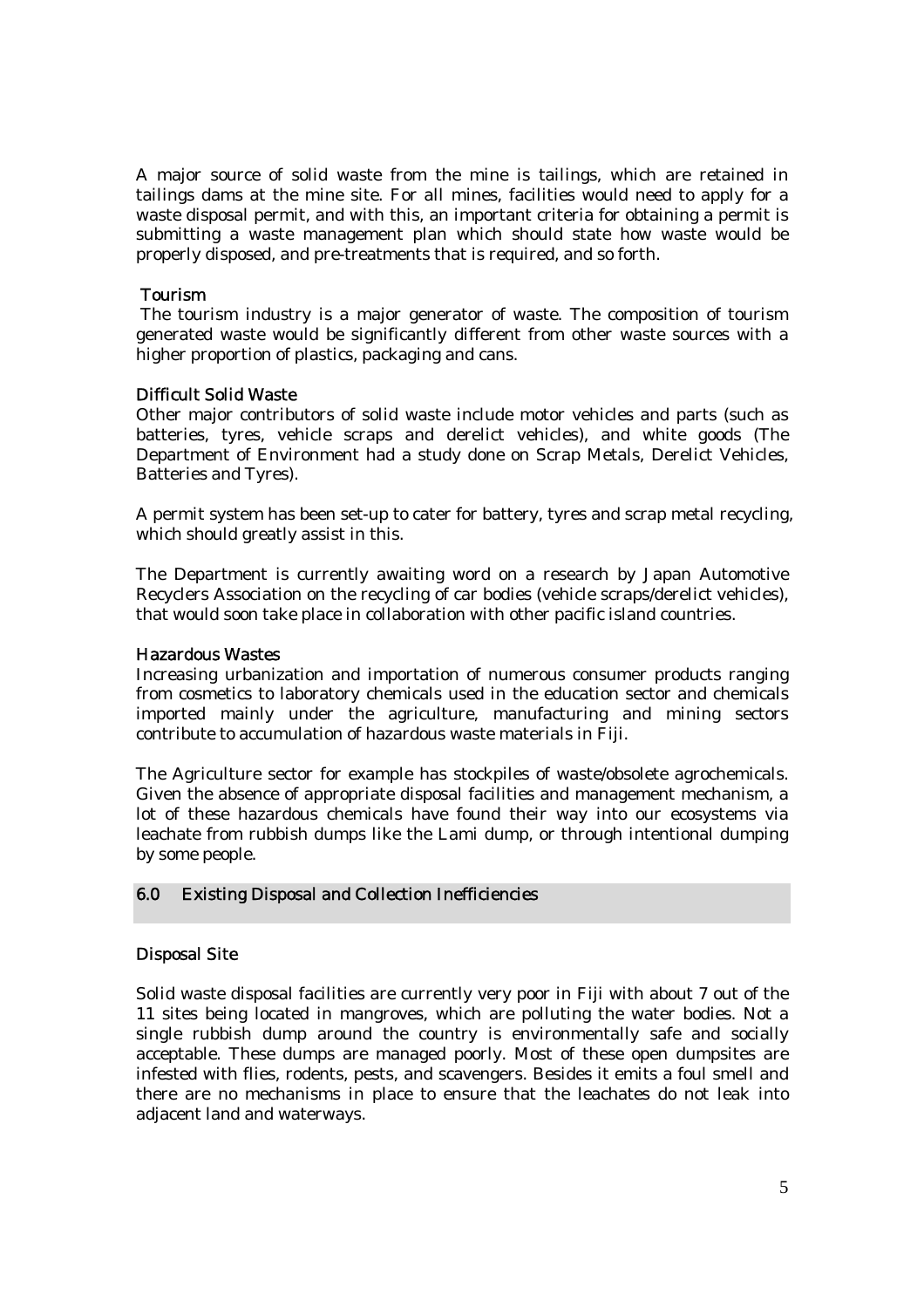## Collection Problems

For the major cities waste collection is contracted to private companies. In most part of Suva, household rubbish is collected three times per week in 7 tonne compactor or covered trucks. Even though the council believes it has a high level of domestic service to the ratepayers, the community at large believes they still need to improve the system.

### 7.0 Existing Capacity to Manage Waste

### Policies

There is a lack of comprehensive policy frameworks for solid waste management while the existing legislations lack enforcement. Some of the laws that can been forced for improper disposal, accumulation of refuse or littering are:

- Public Health Act
- Litter Promulgation
- Municipal authorities waste management by-laws
- Fijian Affairs Act

#### Financial Constraints

Due to lack of cost recovery by municipalities on waste collection, there are high costs for services and inadequate revenues, waste collection is economically inefficient. On the other hand, local municipalities do not have the financial capacity to administer waste management effectively.

#### 8.0 Progress on Waste Management

#### Environment Management Act

With the preparation and final promulgation of an Environment Management Act (EMA) in March 2005, Fiji has established a comprehensive legal and institutional framework for improving the conditions for waste management in the country. The purpose of the EMA is to apply the principles of sustainable use and development of natural resources and to identify matters of national importance for Fiji with regards to the environment.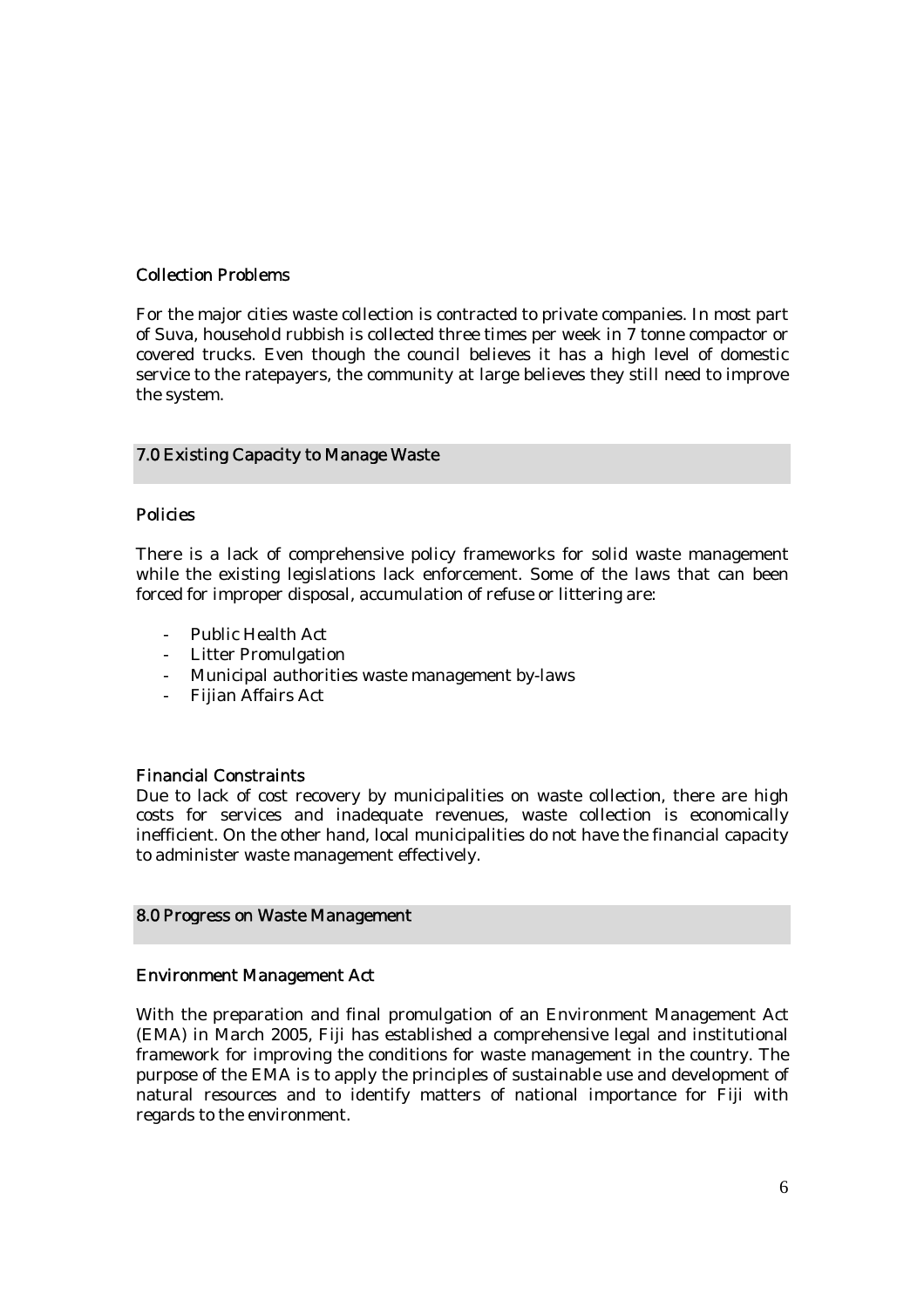In December, 2007, Environment Management (Waste Disposal and Recycling) Regulations was endorsed by cabinet which has come into effect on 1st January, 2008 (grace period). The purpose of the regulation is to prevent the pollution of the environment by controlling the discharge of solid waste from facilities, the discharge of liquid wastes, the emission of polluting gases, smoke, steam and dust, and disposal of wastes and hazardous substances generally.

Part 5 of the Environment Management Act 2005 sets out the framework for Waste Management and Pollution Control in the Fiji Islands. It prohibits any commercial or industrial facility from discharging any waste or pollutant into the environment or handling or storing hazardous materials without a permit and gives the Waste Management and Pollution Control Administrator power to issue permits. The WPC Administrator can also monitor discharges and issue orders to prevent illegal or excessive discharges.

## Landfills

Fiji now has a proper Sanitary Landfill, the Naboro Landfill, which has been in operation since October, 2005. This landfill is located in Suva and caters for Suva City Area, Nasinu Town Council, Nausori Town Council, Navua Rural Local Authority and Korovou Rural Local Authority. It is an Anaerobic Landfill System that was funded by the European Union. It is maintained by a Private Contractor and monitored by the Department of Environment.

This landfill has alleviated some major solid waste problems associated with open dumps, such as health concerns from flies, rodents, and environmental health concerns from leachates.

However, a lot is still needed in terms of consistency of waste received from the councils as factors such as fuels costs associated with distance and gate fees have been problematic.

## 9.0 Current Work in the Area of Waste Management

A considerable amount of work is going on in the area of waste management in Fiji. Below are examples of some Government Departments, Non Government Organizations and other companies who are contributing to waste management in Fiji. There are other departments, organizations and companies who also do significant work regarding waste management.

## Department of Environment

The Government through the Department of Environment had always recognized the importance of having information on waste matters to make informed decisions. In this regard, the Department in collaboration with relevant stakeholders formulated strategies and policies regarding waste management. Much of the work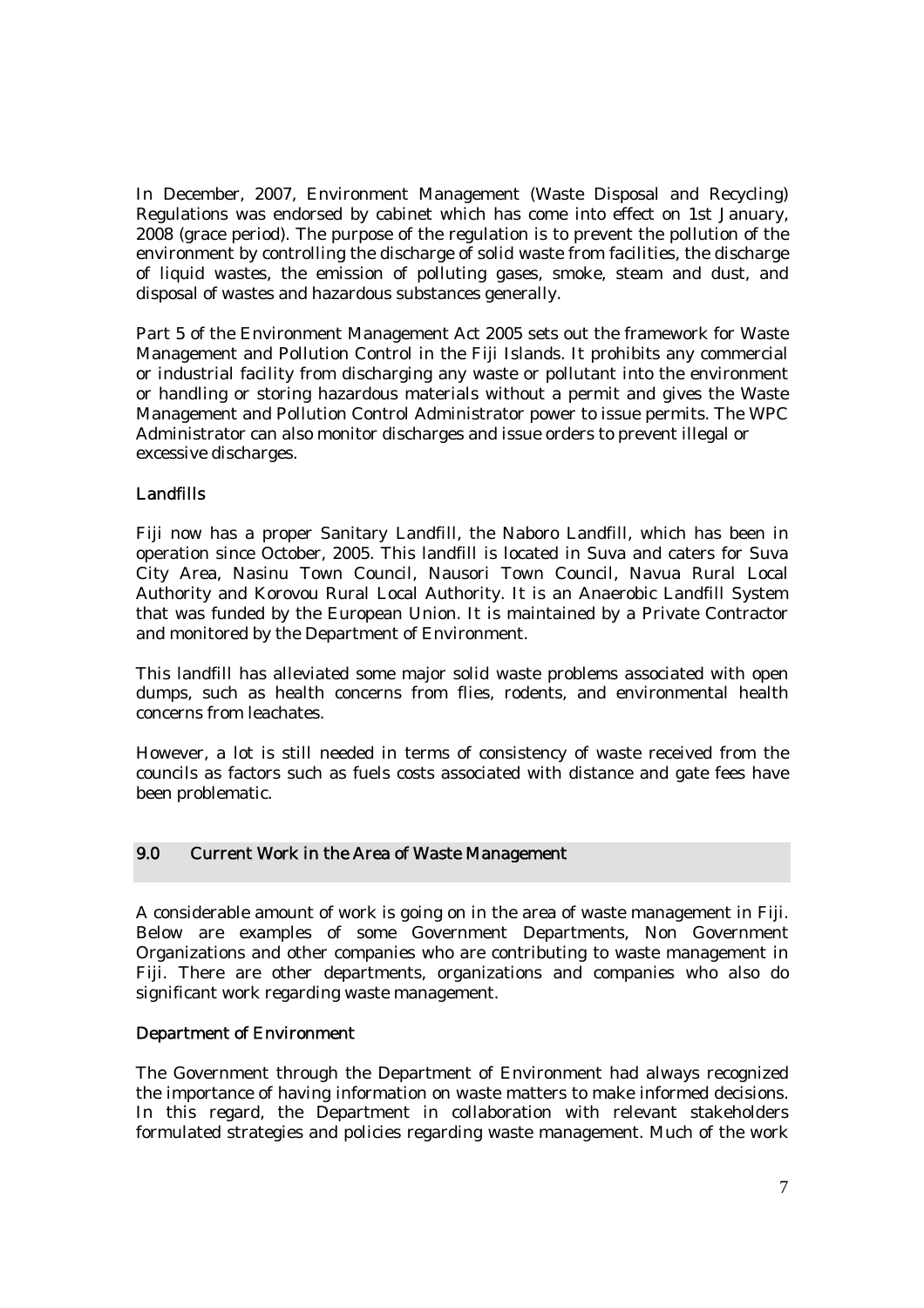of 2008 would be focusing on the implementation of the National Solid Waste Management Strategy, and the implementation of the permit system.

#### International Waters Project (IWP)

The IWP had worked with 2 pilot communities; the concept community has a range of meanings and interpretations across a number of disciplines.

The project rounded in February 2007 with a Sustainability Strategy formulated which should greatly assist the Department regarding Rural Waste Management.

Lessons Learnt from this project is currently being promoted during community awareness works.

### Training and Productivity Authority of Fiji (TPAF)

TPAF provides training and undertakes projects on various issues. Environmental issues like waste management is one of them. A more recent one is the "Waste Recycling Competition" for schools in Fiji.

#### 10.0 Priorities for the coming years.

 ( National Solid Waste Management Strategy?; landfill improvements?; better collection service?; medical waste disposal? Waste minimization? Recycling? Paying for waste? – A holistic approach towards waste management.

#### Waste Minimization (Recycling, Reusing, Composting Promotions)

As stated earlier, an important aspect of waste management that the Department has taken on board, are the activities that lead towards waste minimization – such as reusing, recycling, composting, and refusing. These would be the highlights of the Western Region Waste Management Project funded by JICA which began in October 2008, with this being the third year of implementation. The focus on this project is not so much on Landfills but waste minimization activities in which the people need to take on board and learn about. All components of baseline survey have been completed with engagements of consultants, and together with involvement of the Lautoka and Nadi Town councils. These include waste characterization survey. capacity assessment, community survey, final disposal amount survey, time and motion survey, public opinion survey, compost demand and market survey. The Department is now focusing on this process which is quite important, with the last resort being landfills.

Here are some activities that were undertaken during the preparation and implementation phase (2009):

- o Field survey of Vunato landfill.
- o Waste characterization survey at pilot areas / trial
- o Community capacity Assessment Survey
- o Final disposal amount survey
- o Time and motion survey
- o Public opinion survey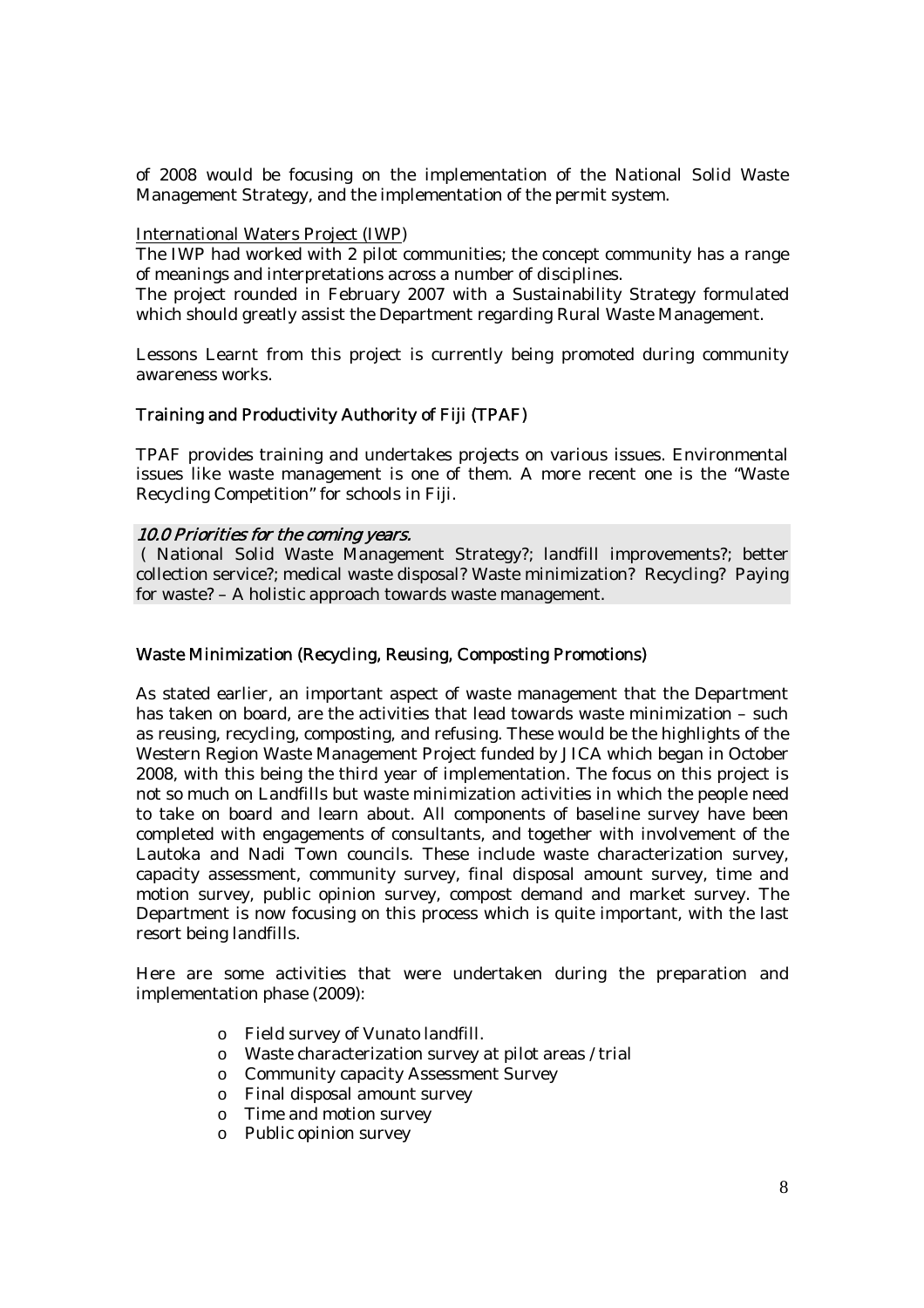- o Compost demand and market survey / trial
- o Launching of 3R Project in Nadi and Lautoka
- o Installation of weighbridge at Vunato Landfill

### Upcoming activities:

- A workshop for teachers in Nadi town area is scheduled for the 19th of February. The purpose of this workshop is to create awareness to teachers on the "Clean School Competition" whereby 11 primary schools and 4 secondary schools around Nadi Town council are targeted to participate. DoE would be required to formulate a *guideline* on "waste management" for schools based on the lesson learnt through this "Clean school competition" which is scheduled from the 19<sup>th</sup> Feb and ending on July, 2010.
- Seminar on the Master Plan is scheduled for the  $23<sup>rd</sup>$  and  $24<sup>th</sup>$  of February at Nadi Town council and Lautoka City Council respectively.
- The  $5<sup>th</sup>$  JCC meeting is scheduled for the  $9<sup>th</sup>$  of March at DoE conference room and on the 10th of March at JICA office. Members are Central Board of Health, Local Government and Environment, Municipal Reps (Lautoka and Nadi), JICA Fiji office, and chaired by the Permanent Secretary of Local Government and Environment.
- Ongoing awareness, and 3R practices at pilot sites, and replication with Nadi and Lautoka.

## Rehabilitation of the Lami Dump

Following the closure of the Lami Dump in year 2005, serious environmental risks remain at the site, including the emission of leachate and gas and the risk of fire or tidal wave. The Department of Environment together with the European Union is working on the rehabilitation works at the Lami Dump site in order to minimize these environmental hazards.

Commencement began in April 2009, with the recruitment of consultants to make assessment, recommend and supervise rehabilitation works to be undertaken. Part of the consultancy also involve institutional strengthening of the Department, feasibility on future operations of Naboro Landfill, assisting with Environment Impact Assessments of proposed sites, finalization of tender documents & recruitment(February – June 2010), and oversee works to be undertaken (June 2010 – June 2011).

#### Proposed Container Deposit Legislation

The UNDP had funded a feasibility study to look at the possibility of introducing Container Deposit Legislation (CDL) into Fiji, building on the experience gained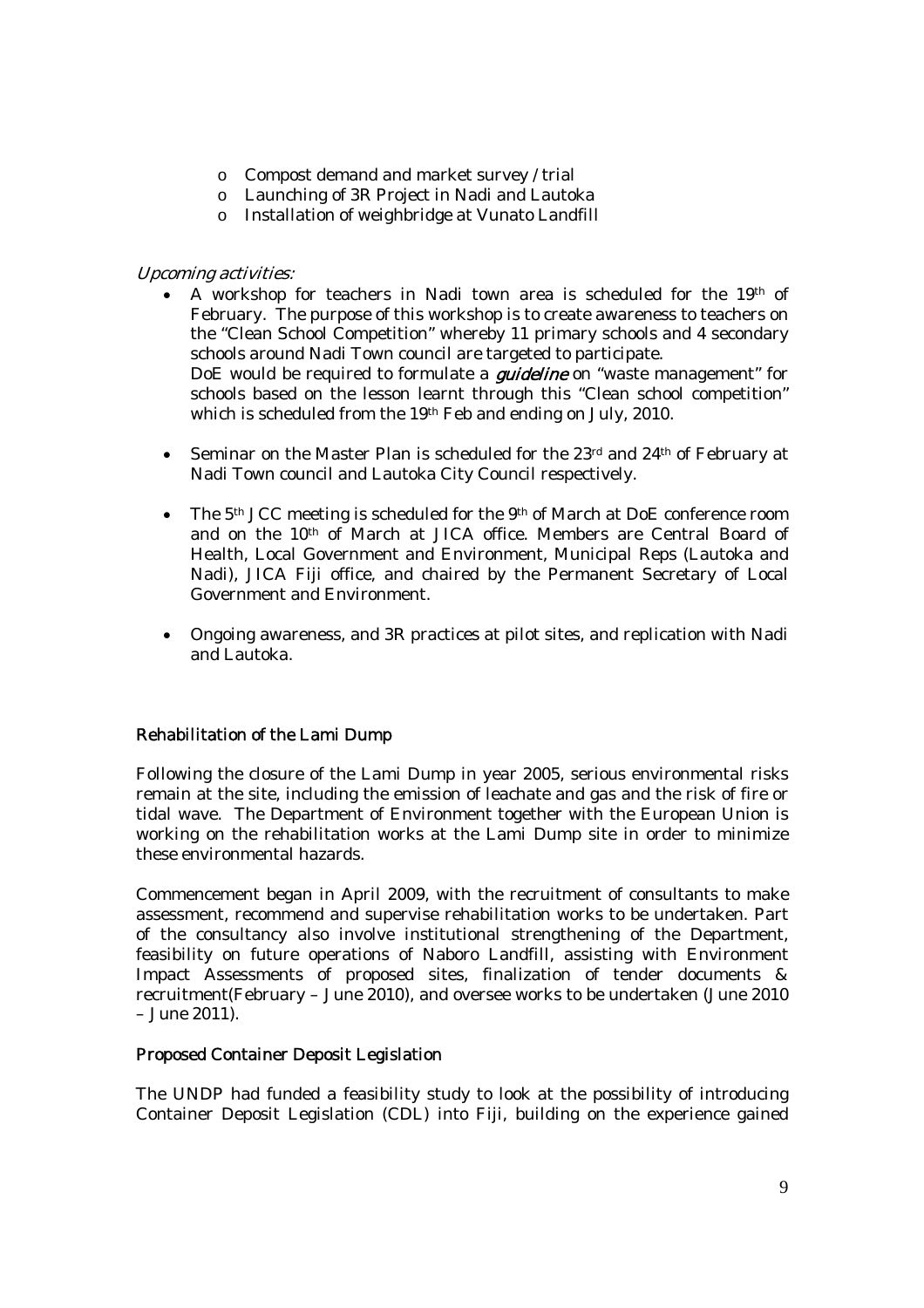from their successful projects in Kiribati and the Federated States of Micronesia. The study identified that the value of recyclable materials currently being landfilled in Fiji is high which contributes to the high cost in collection and landfill space.

This project is divided into two phases with the following:

The three (3) expected outputs for Phase I included the setting up of the Project Management Unit (PMU), formulation of a legal framework for the deposit and refund beverage container recycling system and the setting up of the Managing Agency.

With the model proposed the Department of Environment, with the assistance of UNDP, will establish a Project Management Unit (PMU) for overall management and coordination of Phase I. The Department of Environment will advice and guide the PMU and provide employment contracts and operating procedures, both financial and personnel. The PMU would be based at the Department of Environment and the unit would consist of a Project Coordinator, Project Assistant, Project Administrative Officer and Financial Officer.

The system as proposed would require a revision to the current law, which would best be achieved through amending Part 7 Environment Management (Waste Disposal and Recycling) Regulations 2007 to provide for similar conditions to be applied to all beverage containers. The amendment would require anyone importing or producing a beverage container in Fiji to have a permit to do so, and issuance of a permit would be from the Department of the Environment. A Container Deposit Recycling Specialist would be employed in Phase I to provide expert advice and assistance to the creation of the system.

An Implementation Plan has been produced which provides considerable detail concerning the activities required, and the coordination of those activities.

In addition a comprehensive Communication Strategy has been developed for a strong public education campaign, using all types of mass media, against littering and the dumping of uncontained wastes in streets, waterways, bush and beaches.

In the Preparatory Assistance Phase, the following were undertaken:

a) Feasibility Study of CDL in Fiji,

b) Development of a Communications Strategy

c) Legal Endorsement in relation to Legal framework linking to the current legislation (Environment Management Act 2007)

b) Securing commitments from beverage and recycling industries through four sets of Roundtable Consultations Fiji wide

This would then be followed by the signing of agreement with UNDP for commencement of phase 1 works.

### Transfer Station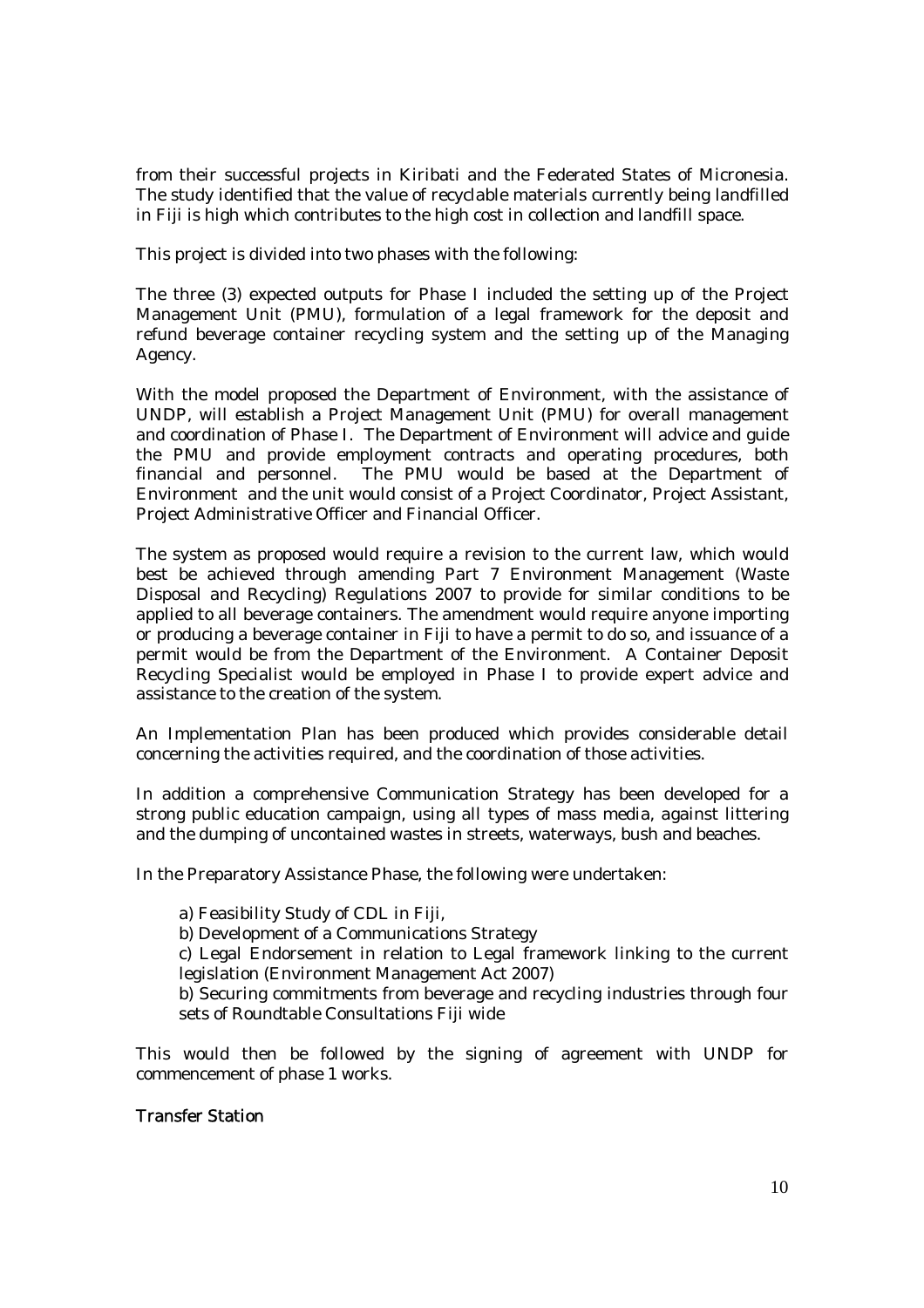Transfer Station has been an area currently being explored by the Department and Municipal Councils (specifically for the Suva Region) under the EU Lami Rehabilitation Project, and a feasibility study on this is completed.

## Landfill Improvements

As stated earlier, there is only one sanitary landfill in Fiji which has been in operation for the past two years, with a life-time of approximately 10 years.

There have been on-going discussions regarding the need to install proper landfills in the Western Region and the Northern Division. An important outcome to note is the JICA funded Western Region Waste Management Project that began in August 2008.

Trainings have also been held in 2009 with councils and local authorities on low-cost solid waste dump improvements with a lot of focus on the proper operations, and the requirements under the Waste Disposal and Recycling Regulations 2007.

# Improved implementation of the EMA 2005

The Department will be focusing on improving the monitoring of the permit system, and monitor the set-up of Environment Management Units/Committees in facilities and government Department for better implementation of the EMA 2005. Another need are testing equipments for analysis, and capturing samples for better monitoring purposes

## Other progress works

## a. Litter

A second review for the purpose of effective implementation was held in August 2009, with relevant stakeholders, and this is currently awaiting cabinet decision (2<sup>nd</sup>) cabinet sitting in 2010).

# b. Plastic Bags

At the moment, the department are working closely with municipal councils on how best this issue could be tackled, where the focus would be more on awareness and setting up incentives, rather then focusing too much on alternatives such as biodegradable plastics, which also has adverse effects.

In line with the action plan under the NSWMS, a " plastic free Christmas campaign " was organized by DOE and Westpac with the support of leading supermarkets. This was a 6 weeks campaign which was launched at MHCC (busy centre) and involved radio advertisements, TV commercials, newspaper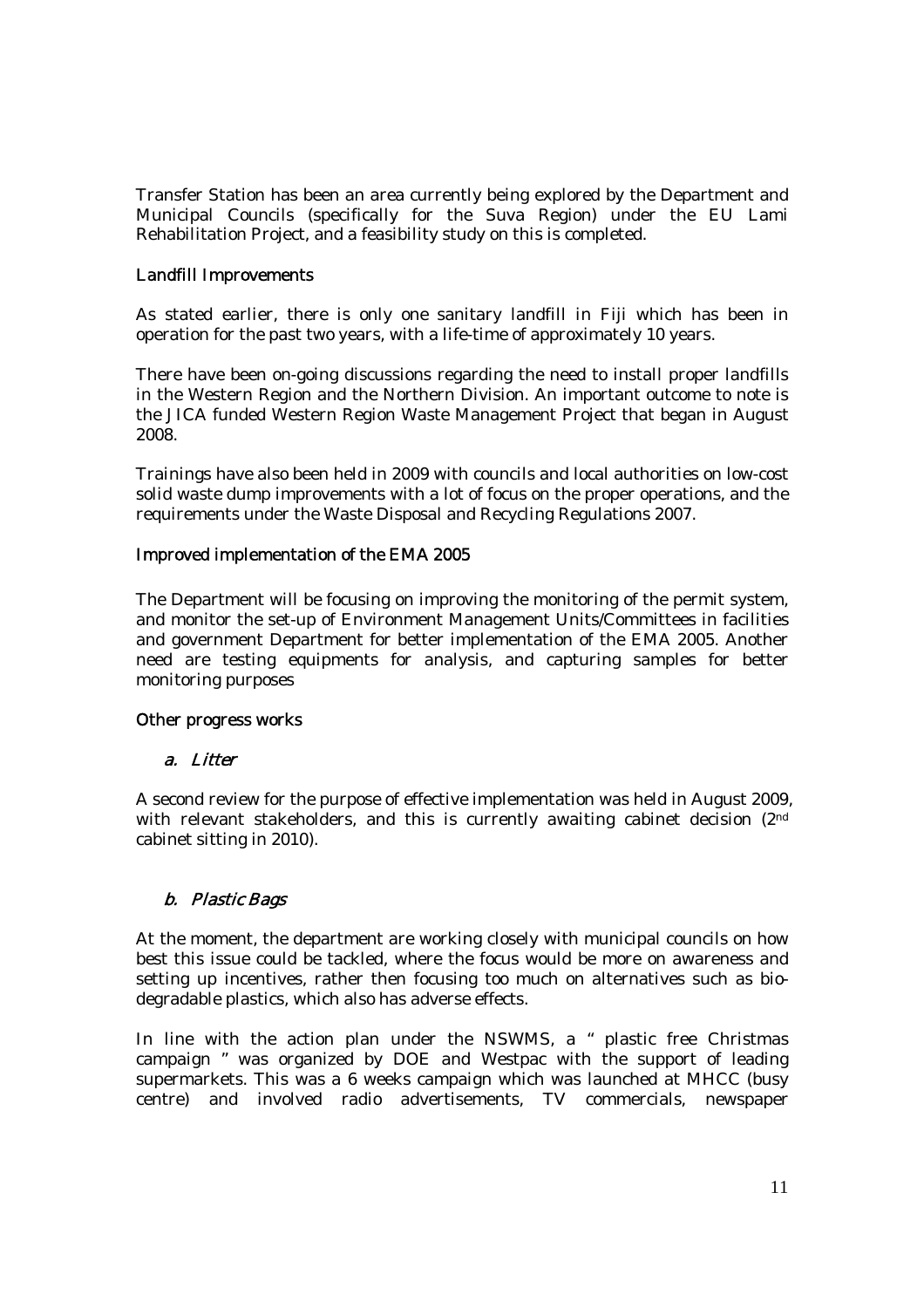advertisements, and distribution of shopping banks at Westpac Centre ' s Fiji wide. The Department

A Feasibility study on the economic incentive of plastic bag will also be undertaken shortly (March – Mid April 2010) and a cabinet paper will be formulated out of this study, together with outcomes of campaigns such as this.

# c. Industrial/Trade Waste

A permit system is enforced where all industries are to obtain a permit for disposal of any waste generated within facilities, and this should greatly assist with minimizing of adverse effects, as conditions for proper disposal would be laid out by the department. So far, about 600 facilities have applied for a permit Fiji wide, where some have more than one location.

The Department is also currently being consulted by the Water and Sewerage Department of Fiji on a Trade Waste Policy for Fiji.

## d. Hazardous Waste

A Hazardous Waste endorsement has been incorporated in the regulations for the handling & transportation of such wastes in Fiji, where a few major companies have obtained endorsement as part of their permit.

This is in addition to the Assessments/Notification as per the Waigani Convention for the transboundary movement of Hazardous Waste.

#### Human Resources

The Department of Environment currently has 3 full-time staff looking after waste management and pollution control in Fiji, with an additional 3 staff to be recruited in early March, 2010 - mainly to look after Naboro Landfill operations, Northern and Western Region Environmental works (includes Waste Management and Pollution Control).

## 11.0 Conclusion

Fiji being a small island country in comparison to other developed countries, cannot place enough emphasis on its solid waste management. With the limited space, it is important that strategies such as the National Solid Waste Management Strategy and Action Plan are implemented at the earliest for the alleviation of adverse effects which easily affect the population.

Better waste management will not only lead to more economical use of land but in it there are ways to earn income for the public as well, through recycling and save money in reusing some of the material which people disregard as waste.